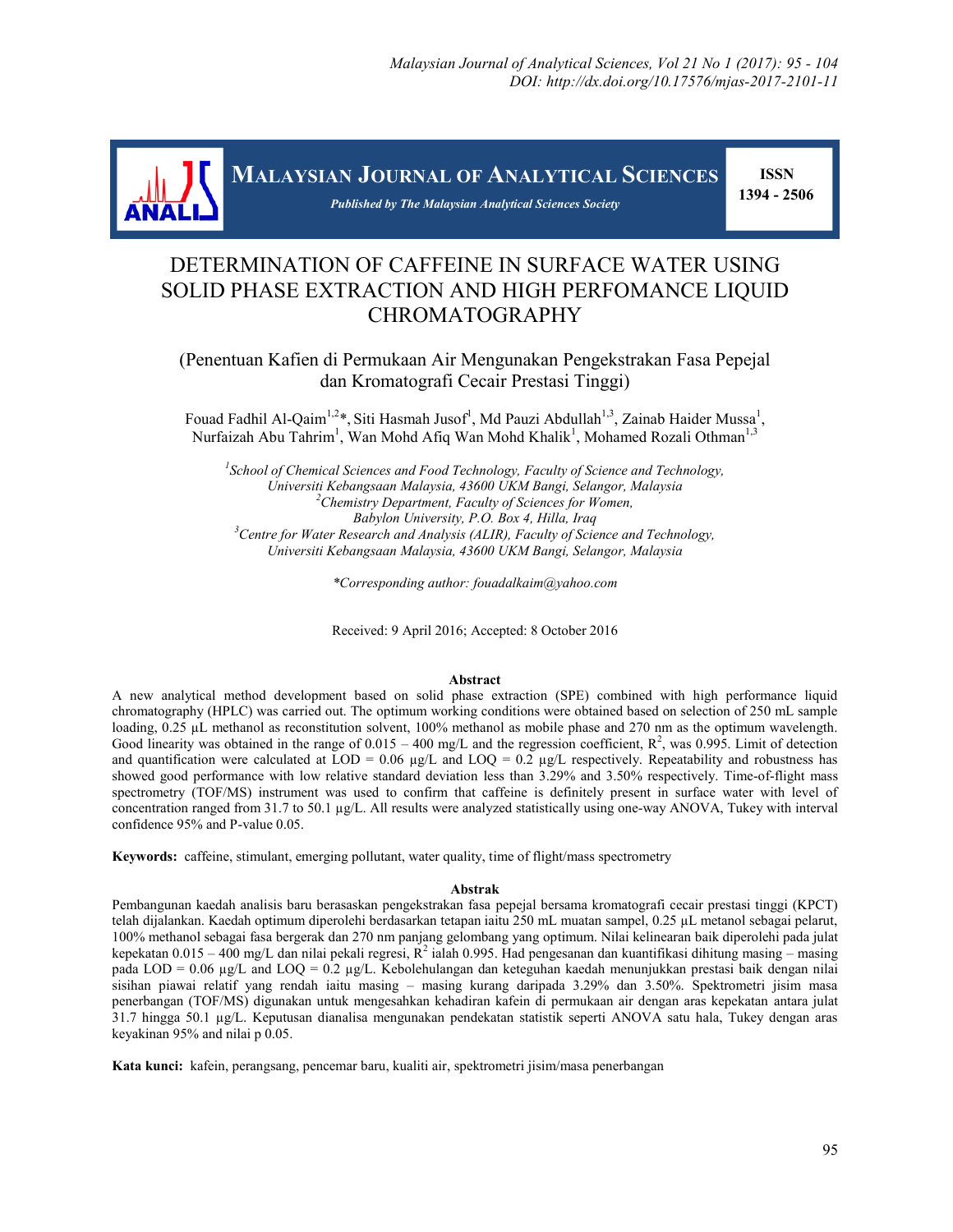#### **Introduction**

Caffeine (1,3,7-trimethyxanthine) is a chemical substance widely used in foods, beverages and drugs materials. Caffeine content in chocolate usually ranges between 5 and 35 mg/oz while in medicine tablet such as Anacin and Excedrin within the range of 30 - 200 mg concentration per tablet [1]. In human body, only 0.5 - 10% of caffeine was required for energy metabolism and the remaining will be excreted [2]. The occurrence of caffeine residue in aquatic environment is related to its presence in food and beverage waste, clinical waste, agricultural and poultry industry either through direct wastewater discharges or disposal of effluent water treatment plants (WWTPs) [3-5]. In groundwater environment, the septic system failure could be the main source of pollution with pharmaceuticals [6]. The residue of caffeine in surface water usually traced at low level concentrations within the range of ng/L to µg/L [7,8]. Nevertheless, it is still threatening to aquatic ecosystem especially living organism likes coral, which is highly sensitive to caffeine [9]. Moreover, this chemical substance posing high solubility and slow rate of degradation, lead to be more persistent in aquatic environments [10]. However, Al-Qaim et al. reported that caffeine can be removed by electrochemical degradation using graphite-poly vinyl chloride as anode as well its by-products which are formed during treatment process [11].

The target drug residues normally occur at low  $\frac{ng}{L}$  to  $\frac{ng}{L}$ ) levels so the pre-concentration is required to increase the detection limit of caffeine. Solid-phase extraction (SPE) is one of the method which is usually chosen [12,13]. A part from this, solid-phase microextraction (SPME) [14,15] or liquid-phase microextraction [16] have also been developed for this purpose.

Analysis of caffeine residue in natural waters have been carried in many countries by using various instruments mainly by liquid chromatography [3,5,17] and gas chromatography [7,18,19]. However, information of caffeine residue present in Malaysian environment is still limited and unclear. To best of our knowledge, the study on the occurrence of caffeine residue in surface water of Malaysian aquatic environment has not been reported except one study [17] which was conducted by our team. Thus, this study was aimed to extend the optimize work on method development of caffeine residue in water samples and to evaluate the developed method to the analysis of real samples.

#### **Materials and Methods**

Analytical grade standard of caffeine was purchased from Sigma Aldrich (USA). HPLC-grade solvents namely methanol and methyl tert-butyl ether were purchased from Merck (Germany) and J.T. Baker (USA). Solid phase extraction cartridges, Oasis HLB 3 mL were purchased from Waters (USA). Membrane glass microfiber filters with diameter 47 mm were purchased from Whatman (UK). Deionized water was obtained by using a Mili-Q Easypure Rodi, Barnstead (USA) instrument.

Caffeine stock solutions were prepared in methanol at 1000 mg/L level concentrations and stored at −18 °C. Primary mixture stock solutions were then subsequently diluted for optimization study. A series of stepwise dilution solutions  $(0.015 - 400 \text{ mg/L}, \text{ n=11})$  were used for the construction of external calibration curves in order to determine the unknown concentration of caffeine. Repeatability test was performed at three concentration levels (50, 100 and 200 mg/L). Limit of detection and quantification of caffeine were obtained based on 3:1 and 10:1 signal to noise ratios respectively. Robustness was performed based on injection volume at three different values (20, 21 and 22 µL).

#### **Method extraction**

In general, the method extraction was reported somewhere with a little modification [17], solid phase cartridge initially was conditioned with 2 mL methyl tert-butyl ether (MTBE), 2 mL methanol (MeOH) and 2 mL deionized water. Then required water samples were loaded continuously into the cartridge at flow rate 9.0 mL/min. Cartridge was then washed with 2 mL of deionized water before left for dryness approximately half an hour. After that, cartridge was eluted with 5 mL MTBE, 2 mL acetone-MeOH (21-9;  $v/v$ ), and 3 mL acetone-MeOH (9-21;  $v/v$ ). Extracted sample was placed under nitrogen stream to complete dryness prior to reconstitute with required volume of methanol.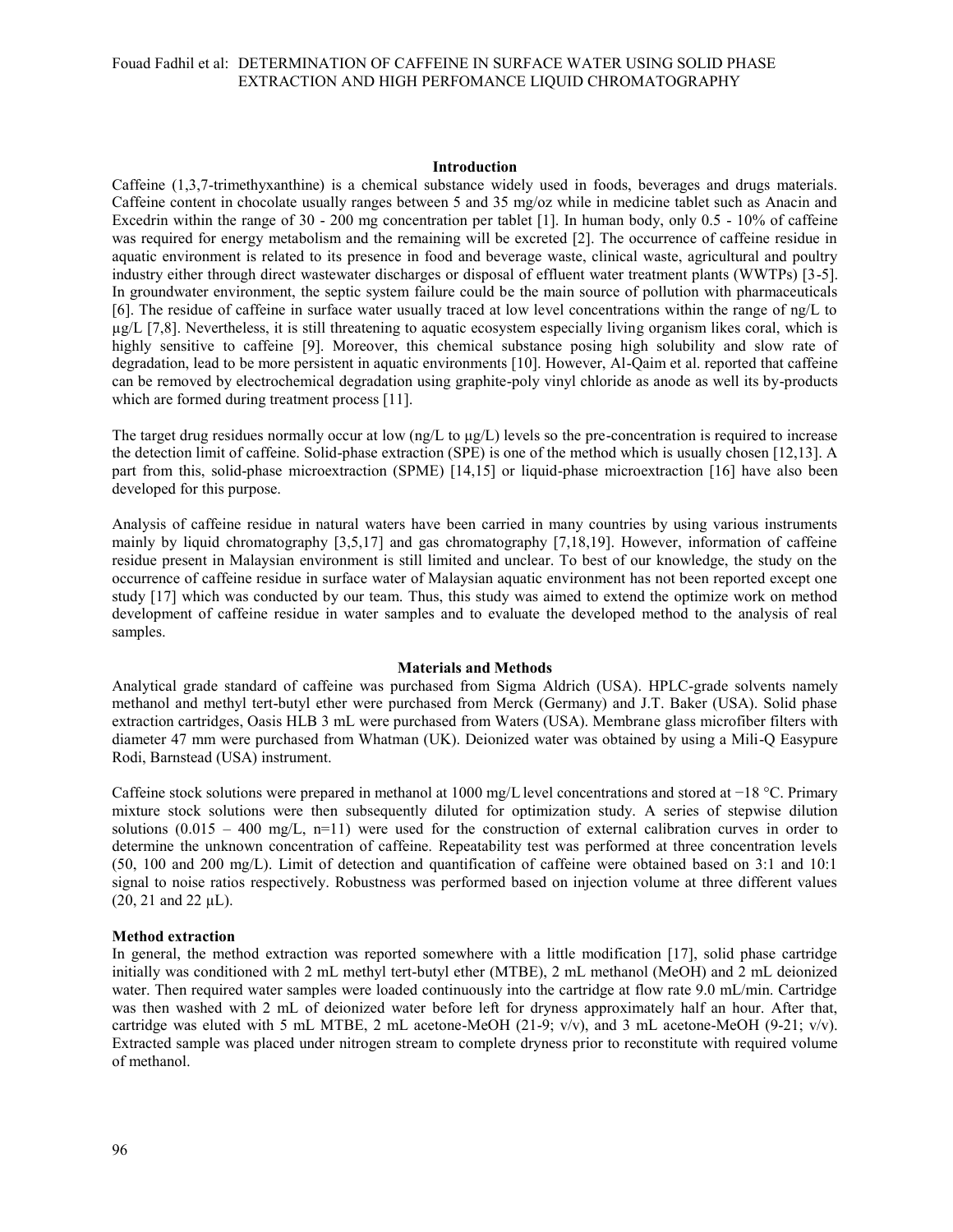#### **HPLC-UV analysis**

High performance liquid chromatography (HPLC PERKIN ELMER 785A) with Chromolith® Performance RP-18e (4.6 x 10 mm, 5 μm) column equipped with UV/Vis as detector was used in this study. The optimization work was divided into two portions namely extraction (SPE) and chromatographic performance (HPLC). During the extraction process, effect of changes on variables namely sample volume and re-constitute sample volume were investigated. Meanwhile HPLC performance was tested on optimum condition for variable mobile phase and wavelength. 20 μL was injected as a final volume of sample using HPLC. Each sample was injected at least three times to ensure the precision and for other statistical analysis.

## **TOF/MS analysis**

Mass spectrometry was performed on ESI-TOF instrument (micrOTOF-Q, Bruker /Germany). The results were obtained with the following settings: MS capillary voltages, 4000/3500 (PI/NI); drying–gas flow rate, 8.0 L/min; drying gas temperature, 190  $^{0}$ C; and nebulizer pressure, 4.0 bar. One adduct ion, namely  $[M+H]$ <sup>+</sup> was observed for ESI (+) analysis in PI mode. Caffeine was acquired using an independent reference spray via the LockSpray interference to ensure accuracy and reproducibility. A mixture of sodium hydroxide and formic acid (FA) was used as the lock mass m/z 90.9766 to 974.8132. The accurate mass was calculated using software Daltonics DataAnalysis incorporated in the instrument.

#### **Statistical analysis**

The statistical analysis of variance (one-way ANOVA) was achieved for sample volume, reconstitute volume, wavelength and mobile phase by using Minitab Version 17, Tukey with  $P = 0.05$  and 95% as interval confidence.

#### **Sample collection**

Surface water samples were collected from Alur Ilmu, the storm water channel in Universiti Kebangsaan Malaysia. This channel was connected to the downstream of Langat River. Five stations were chosen during the period of study in November 2014. Samples were collected once from each sampling point. The coordinates for these sampling sites are listed in Table 1. Water sample was collected by using 1 litre glass bottle, capped and transferred directly to laboratory for further analysis.

| <b>Station</b> | Longitude           | Latitude | <b>Remark</b>                                                   |
|----------------|---------------------|----------|-----------------------------------------------------------------|
| S1             | $02^{\circ}55.336N$ |          | 101°47.280E Upstream, nearby faculty cafeteria                  |
| S <sub>2</sub> | $02^{\circ}55.393N$ |          | 101°47.304E Drainage after faculty cafeteria                    |
| S <sub>3</sub> |                     |          | 02°55.534N 101°47.264E Drainage before student centre cafeteria |
| S <sub>4</sub> | $02^{\circ}55.579N$ |          | 101°47.234E Drainage after student centre cafeteria             |
| S <sub>5</sub> | $02^{\circ}55.727N$ |          | 101°47.063E Downstream, nearby university mosque                |
|                |                     |          |                                                                 |

Table 1. Description of sampling location

# **Results and Discussion**

# **Effect of sample volume and reconstitution volume on recovery**

This method was compared with other previous methods in terms of mobile phase and retention time. Alvi and Muhammad reported that they used a very complicated mobile phase (15 mM potassium phosphate (pH 3.5) and acetonitrile (83:17,  $v/v$ ). The drawback of using buffer solution is to clog the column with the salt of buffer if there is no enough washing. Our study also compared with other previous reported work in terms of solvent consumption [20]. Chowdhury et al., reported that caffeine was separated after 20 min run at 1.0 mL which means each run could consume 20 mL [21], compared to our study, only 1.0 mL was consumed at 0.3 mL/min for each run.

The volume of sample was spiked at 100 µg/L of caffeine and three sample volumes (100, 250 and 500 mL) were tested. Sample with volume 250 mL indicated the highest recovery compared to 100 and 500 mL samples (Figure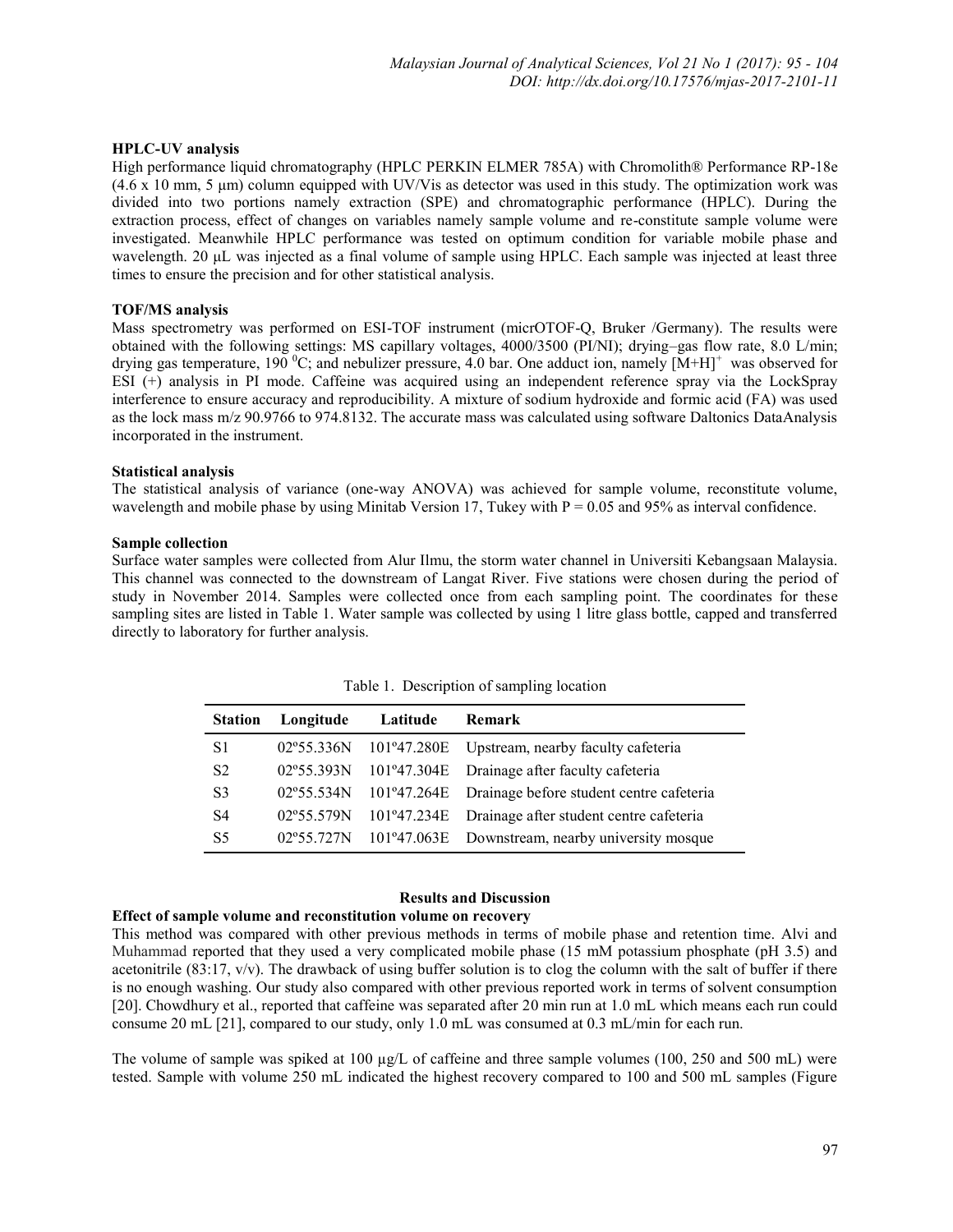1a). The recovery of caffeine was the lowest when 500 mL was used. This result is related to the unsuitability of using large volume of sample with the size of the cartridge (3cc). The volume 100 mL gives high recovery (84.57%) but still less than the recovery obtained by 250 mL (87.53%). However, 250 mL was selected to the next experiments for further considerations.

Figure 1b shows that three different volumes of methanol (0.25, 0.50 and 1.00 mL) were tested as reconstitution solvent after solid phase extraction loading. Highest recovery was obtained at 79.12% by using 0.25 mL of methanol as reconstitute solvent. Other volumes gave recovery at 72.03% (1 mL MeOH) and 71.66% (0.5 mL MeOH) which were not significantly different, more explanations in the next section. From these results, 0.25 mL reconstitute volume was selected for further experiments.



Figure 1. Effect of (a) sample volume, and (b) volume of solvent on the recovery of caffeine

#### **Effect of mobile phase and wavelength**

In this study, the isocratic elution program was used for seven mobile phases (100% MeOH (S1), DIW:MeOH (20:80) (S2), DIW:MeOH (40:60) (S3), DIW:MeOH (60:40) (S4), DIW:MeOH (80:20) (S5), 100% DIW (S6), ACN:MeOH (40:60) (S7)) as presented in Figure 2. Four mobile phases were presented because the others exhibited very low signal or not detected so they were excluded from the graph. However, the mobile phase chosen for analytical method validation was 100% MeOH, presented a mobile phase holdup time of 0.652 min and good separation as shown in Table 2.



Figure 2. Effect of (a) wavelength, and (b) mobile phase on the sensitivity of caffeine analysis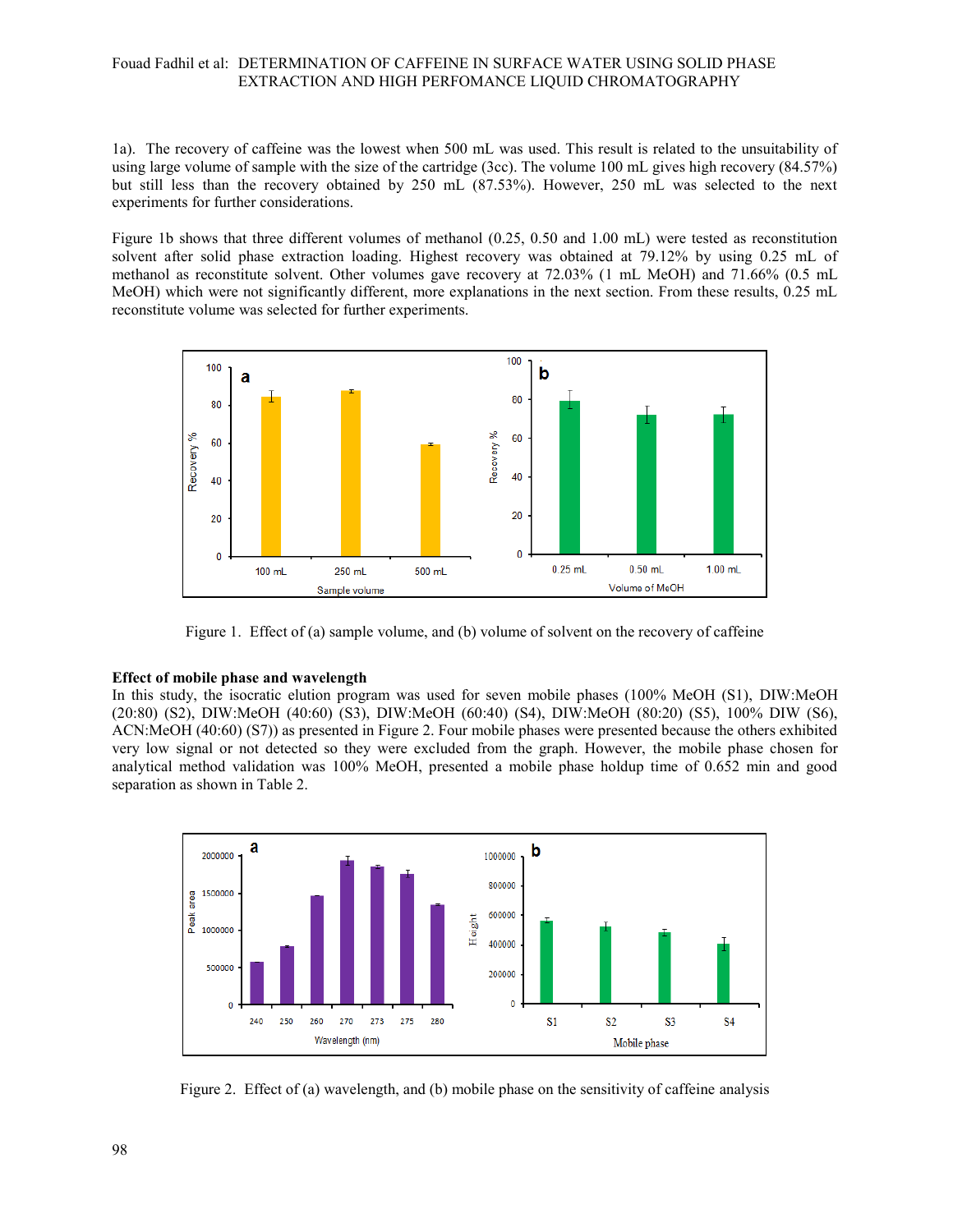Mobile phase ACN:MeOH (40:60) (S7) exhibited very low peak signal (peak area 8743 and peak height 2469) which means an additional of acetonitrile reduce the efficiency of elution for caffeine (data not shown). In case of mobile phase (100% DIW) no peak was obtained, may be this was attributed to the very low polarity of this mobile phases to be suitable for elution of caffeine. Consequently, the mobile phases DIW:MeOH (20:80) (S2), DIW:MeOH (40:60) (S3), DIW:MeOH (60:40) (S4) produced less peak height sequentially. From these results, increasing the amount of water in the mobile phase has led to low peak height and broad peak which are not good in terms of separation using high performance liquid chromatography.

Wavelength was another parameter considered in this study using HPLC instrument equipped with ultra-violet (UV) detector. Optimization of wavelength is very important because the targeted compound has optimum absorbance on its own wavelength. The optimum of chromatographic signal response was obtained at 270 nm. At this wavelength, caffeine signal response was obtained with maximum peak area which was observed at  $1940353.25 \mu V/s$ .

Wavelength was optimised at 240, 250, 260, 270, 273, 275 and 280 nm. At 270 nm, the concentration of caffeine was the highest compared to the rest of the wavelengths. The peak area of caffeine was influenced by the wavelength but the retention time and the shape were not influenced. Wavelength was not responsible for elution of caffeine from column, but it only affected the absorbance. However, a significant difference was observed at all the wavelengths except at 270, 273 and 275 nm.

#### **Method performance**

Analytical performances namely linearity, repeatability, robustness, detection limit and quantification limit were tested and presented in Table 2 and 3, respectively. Good linearity was obtained by plotting external calibration of a series of caffeine standard solution (n = 11). Regression equation was expressed as  $y = 13273x + 46610$  with regression coefficient  $R^2 = 0.995$ . Repeatability of the developed method was tested using intra and inter-day precision at 3 level concentrations (50, 100, 200 mg/L). Analysis of results indicated that repeatability of developed method was precise with RSD value < 3.29%, which explained good routine work. Limit of detection and quantification were calculated at LOD =  $0.066 \mu g/L$  and LOQ =  $0.20 \mu g/L$  respectively. Robustness test was performed on volume injection and flow rate of mobile phase. The results showed that the method is robust. Relative standard deviation for both effect of volume injection and flow rate ranged from 3.50% to 1.95% respectively.

| Concentration<br>(mg/L) | Intra-day<br>$(n=9)$   |                   | Inter-day<br>$(n = 18)$ |                   |  |  |  |
|-------------------------|------------------------|-------------------|-------------------------|-------------------|--|--|--|
|                         | Concentration $\pm$ SD | $Rt \pm SD$       | Peak Area $\pm$ SD      | $Rt \pm SD$       |  |  |  |
| 50                      | $50.36 \pm 0.115$      | $0.652 \pm 0.002$ | $49.84 \pm 0.224$       | $0.652 \pm 0.001$ |  |  |  |
| 100                     | $99.5 \pm 7.662$       | $0.652 \pm 0.001$ | $100.5 \pm 0.603$       | $0.654 \pm 0.002$ |  |  |  |
| 200                     | $198.74 \pm 2.027$     | $0.652 \pm 0.001$ | $192.05 \pm 1.108$      | $0.652 \pm 0.001$ |  |  |  |

Table 2**.** Precision of SPE method on caffeine analysis

Table 3. Robustness test on HPLC performance for caffeine analysis  $(n = 3)$ 

| Variable                             | Level | Peak Area $\pm$ SD | $Rt \pm SD$       |
|--------------------------------------|-------|--------------------|-------------------|
| Volume injection $(\mu L)$           | 20    | $50.9 \pm 0.186$   | $0.652 \pm 0.001$ |
|                                      | 21    | $53.8 \pm 0.078$   | $0.651 \pm 0$     |
|                                      | 22    | $55.22 \pm 0.138$  | $0.652 \pm 0$     |
| Flow rate of mobile phase $(mL/min)$ | 0.30  | $52.45 \pm 0.488$  | $0.651 \pm 0.001$ |
|                                      | 0.31  | $51.02 \pm 0.209$  | $0.632 \pm 0$     |
|                                      | 0.32  | $48.34 \pm 0.247$  | $0.615 \pm 0.001$ |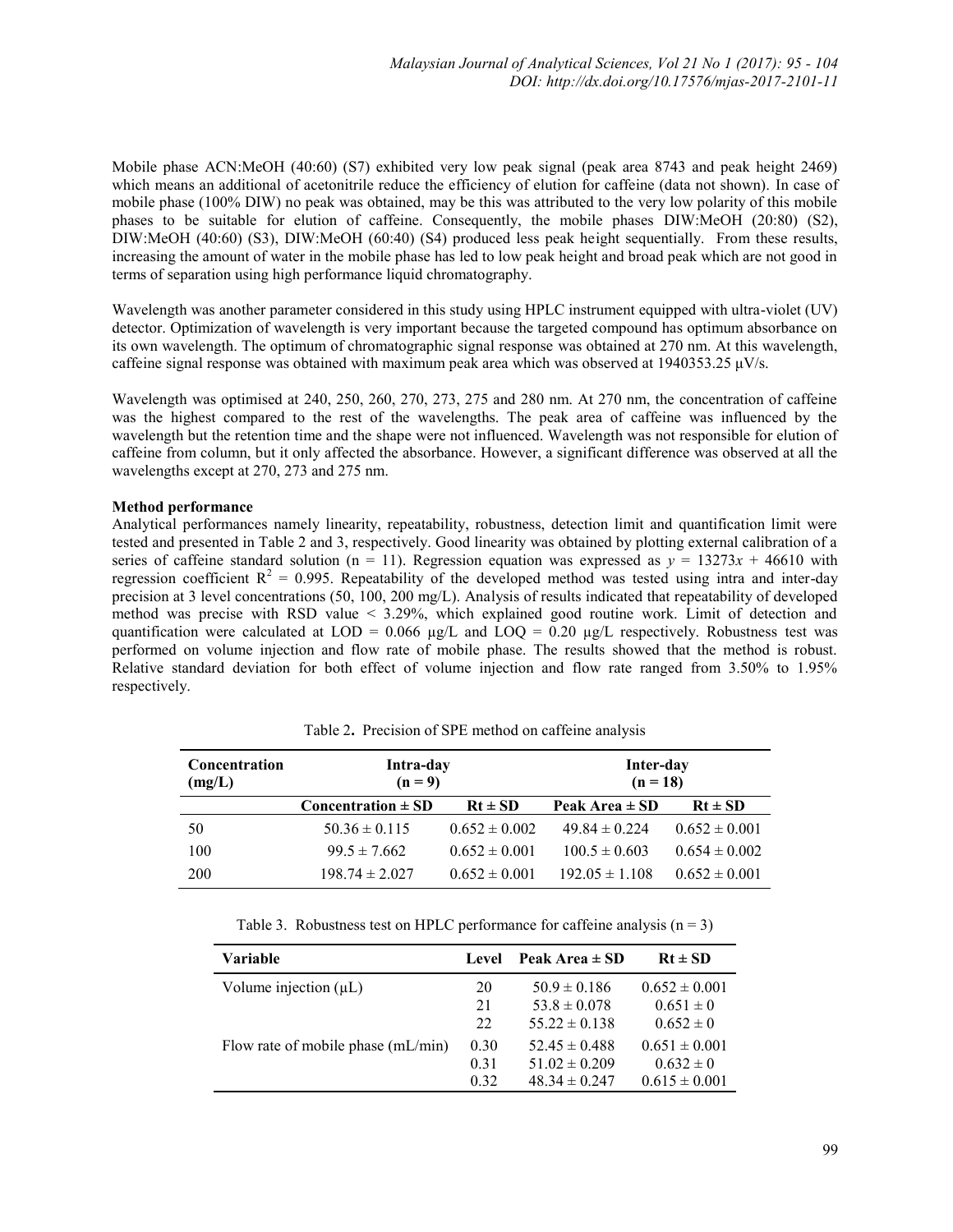### **Statistical analysis**

The most significant results were obtained with volume of MeOH as reconstitute solvent, volume of sample, mobile phase composition and wavelength of caffeine absorbance. The significance value in terms of P-value was 0.000 in all cases which means high significant results were obtained. In case of volume used for MeOH, three volumes (0.25, 0.50 and 1.00 mL) were tested by one-way ANOVA. An amount 0.50 and 1.00 mL volumes were shared with same letter B means it was not significant but both volumes were significantly different from 0.25 mL volume.

|                      |                | <b>Volume of MeOH as Reconstitute Solvent</b> |                |             |                |          |   |             |   |  |
|----------------------|----------------|-----------------------------------------------|----------------|-------------|----------------|----------|---|-------------|---|--|
| <b>Factor Value</b>  | $\mathbf N$    | <b>Mean or Recovery</b>                       |                |             |                | Grouping |   |             |   |  |
| 0.25                 | 3              | 79.073                                        | $\mathbf{A}$   |             |                |          |   |             |   |  |
| 0.50                 | $\overline{3}$ | 71.660                                        |                | $\mathbf B$ |                |          |   |             |   |  |
| 1.00                 | 3              | 71.337                                        |                | B           |                |          |   |             |   |  |
|                      |                | <b>Sample Volume</b>                          |                |             |                |          |   |             |   |  |
| <b>Factor Value</b>  | N              | <b>Mean of Recovery</b>                       |                |             |                | Grouping |   |             |   |  |
| 250                  | 3              | 87.53                                         | $\mathbf{A}$   |             |                |          |   |             |   |  |
| 100                  | 3              | 84.57                                         |                | B           |                |          |   |             |   |  |
| 500                  | 3              | 59.50                                         |                |             | $\mathcal{C}$  |          |   |             |   |  |
|                      |                | <b>Mobile Phase Composition</b>               |                |             |                |          |   |             |   |  |
| <b>Factor Symbol</b> | N              | <b>Mean of Peak Area</b>                      |                |             |                | Grouping |   |             |   |  |
| S1                   | $\overline{4}$ | 565263                                        | $\mathsf{A}$   |             |                |          |   |             |   |  |
| S <sub>2</sub>       | 4              | 526415                                        | $\mathsf{A}$   | B           |                |          |   |             |   |  |
| S <sub>3</sub>       | 4              | 484833                                        |                | B           |                |          |   |             |   |  |
| S4                   | 4              | 406861                                        |                |             | $\overline{C}$ |          |   |             |   |  |
| S7                   | $\overline{2}$ | 2469                                          |                |             |                | D        |   |             |   |  |
| S <sub>5</sub>       | $\overline{4}$ | 462                                           |                |             |                | D        |   |             |   |  |
|                      |                | <b>Wavelength of Caffeine</b>                 |                |             |                |          |   |             |   |  |
| <b>Factor Value</b>  | N              | <b>Mean of Peak Area</b>                      |                | Grouping    |                |          |   |             |   |  |
| 270                  | $\overline{4}$ | 1940353                                       | $\overline{A}$ |             |                |          |   |             |   |  |
| 273                  | 4              | 1863330                                       |                | B           |                |          |   |             |   |  |
| 275                  | 4              | 1764819                                       |                |             | $\mathcal{C}$  |          |   |             |   |  |
| 260                  | 4              | 1470816                                       |                |             |                | D        |   |             |   |  |
| 280                  | 4              | 1348010                                       |                |             |                |          | E |             |   |  |
| 250                  | 4              | 791823                                        |                |             |                |          |   | $\mathbf F$ |   |  |
| 240                  | $\overline{4}$ | 580249                                        |                |             |                |          |   |             | G |  |

Table 4. Statistical analysis of variance for the different independent factors using Tukey method and 95% confidence, P value less than 0.05.

Sample volume was statistically tested and exhibited very high significant difference in terms of peak area. The sample volumes (100, 250 and 500 mL) were totally statistically different as shown in Table 4. Sample volume (100 mL) was selected as the best sample volume because of its highest recovery. Mobile phase composition was also investigated statistically. However, mobile phase S1 and S2 were not differed significantly since both of them were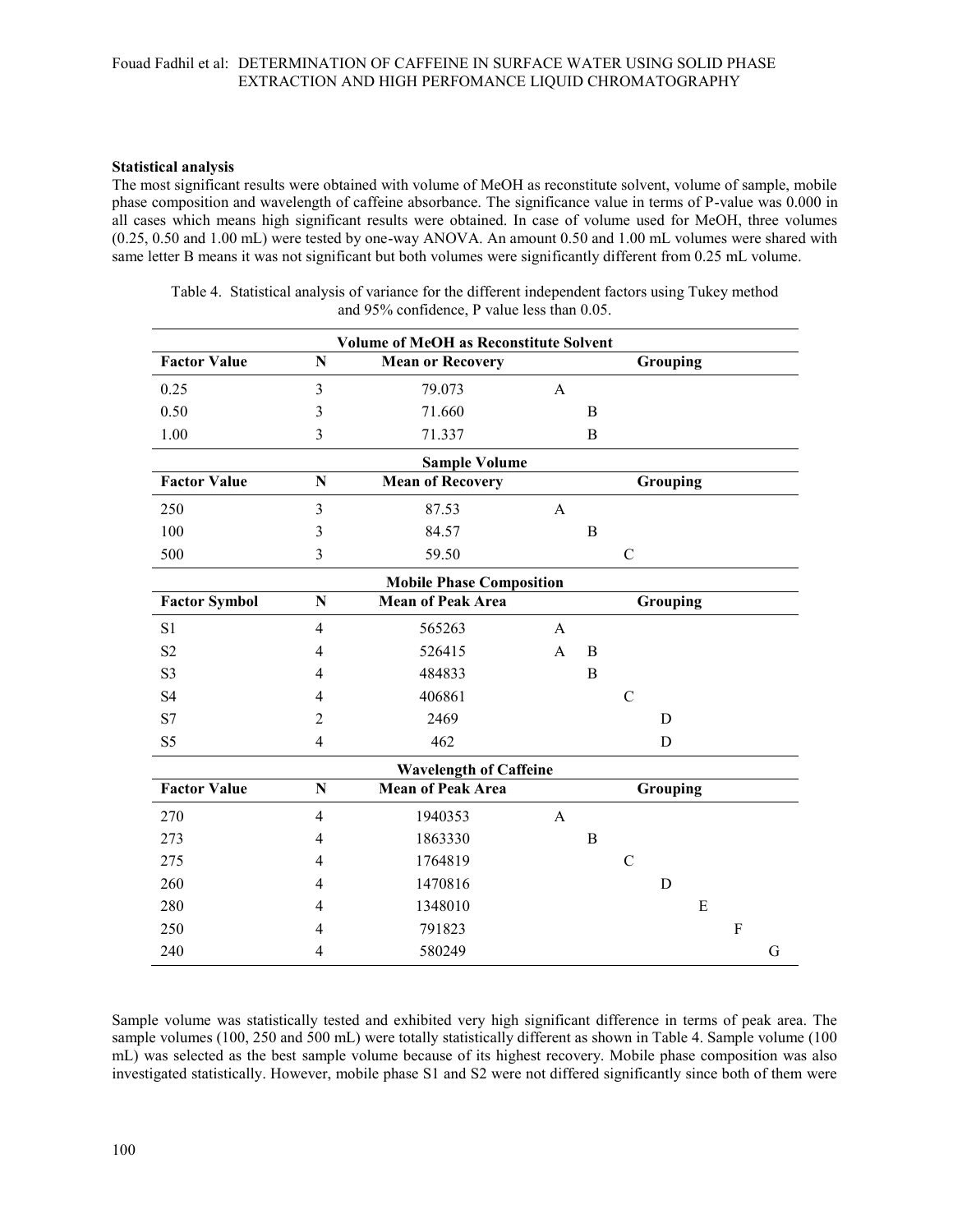represented by letter A. Furthermore, the mobile phases S2 and S3, and S5 and S7 were not differed significantly. Mobile phase S4 was only significantly different from other mobile phases. Based on all these results, Methanol, S1, was selected as the best solvent because it produced sharp peak and well separated. Finally, seven mobile phases were tested to investigate the significance. All wavelengths were significantly different (all different letters) as shown in Table 4. The wavelength 270 nm was selected as the best wavelength based on its peak height.

### **Analysis of real samples**

Analysis of caffeine residue in surface water was successfully carried out. Level of concentration was recorded within the range of 31.7 to 50.1  $\mu$ g/L. The highest concentration was 50.1  $\mu$ g/L recorded at S5 drainage nearby UKM's mosque (downstream) and the lowest concentration was 31.7 µg/L which was S1 nearby cafeteria (upstream). The concentration of caffeine at other stations were recorded 34.7  $\mu$ g/L (S2) after cafeteria, 43.1  $\mu$ g/L (S3) and 44.6 µg/L (S4). The results suggested that flushing from upstream to downstream as well as the discharge of water mixed with the tea beverages as the major factors for contribution the occurrence of caffeine in surface water. The increasing of caffeine gradually from S1 to S5 was not surprising because the number of sources increased as well in the same line. Finally, the site S5 was considered as the meeting point for all these sources thus it exhibited the highest concentration of caffeine. All results were tested statistically and showed a significant different among all sites as shown in Figure 3. The chromatogram peak of caffeine residue detected in water samples is presented in Figure 4.



Figure 3. Box plot of the concentration of caffeine against sampling sites at 95% confidence interval and P-value 0.05

#### **TOF screening and confirmation**

For selection of the MS ionization mode, a standard solution of caffeine in 1:9 MeOH-H<sub>2</sub>O was separated and analyzed by LC-TOF/MS. The MS was tuned for  $[M+H]$ <sup>+</sup> ions in the ESI (+) ionization mode and for  $[M-H]$ <sup>-</sup> ions in the ESI (−) modes. The positive ionization mode was preferred for caffeine. Caffeine was not detected in the negative ionization mode. TOF/MS was selected as a better solution to confirm that caffeine was present in surface water (one sample was selected). The  $m/z$  of the caffeine was extracted from the total ionic chromatogram (TIC) in positive ionization mode as proton adduct  $[M+H]^+$  with 0.2 ppm mass error through Bruker Daltonics DataAnalysis software as shown in Figure 5. To increase the selectivity of TOF measurements, a narrow accurate mass interval was used to reconstruct the chromatographic traces. Extracted ion chromatogram (EIC) was typically extracted using Bruker Daltonic software with 20 mDa mass window for caffeine in water sample.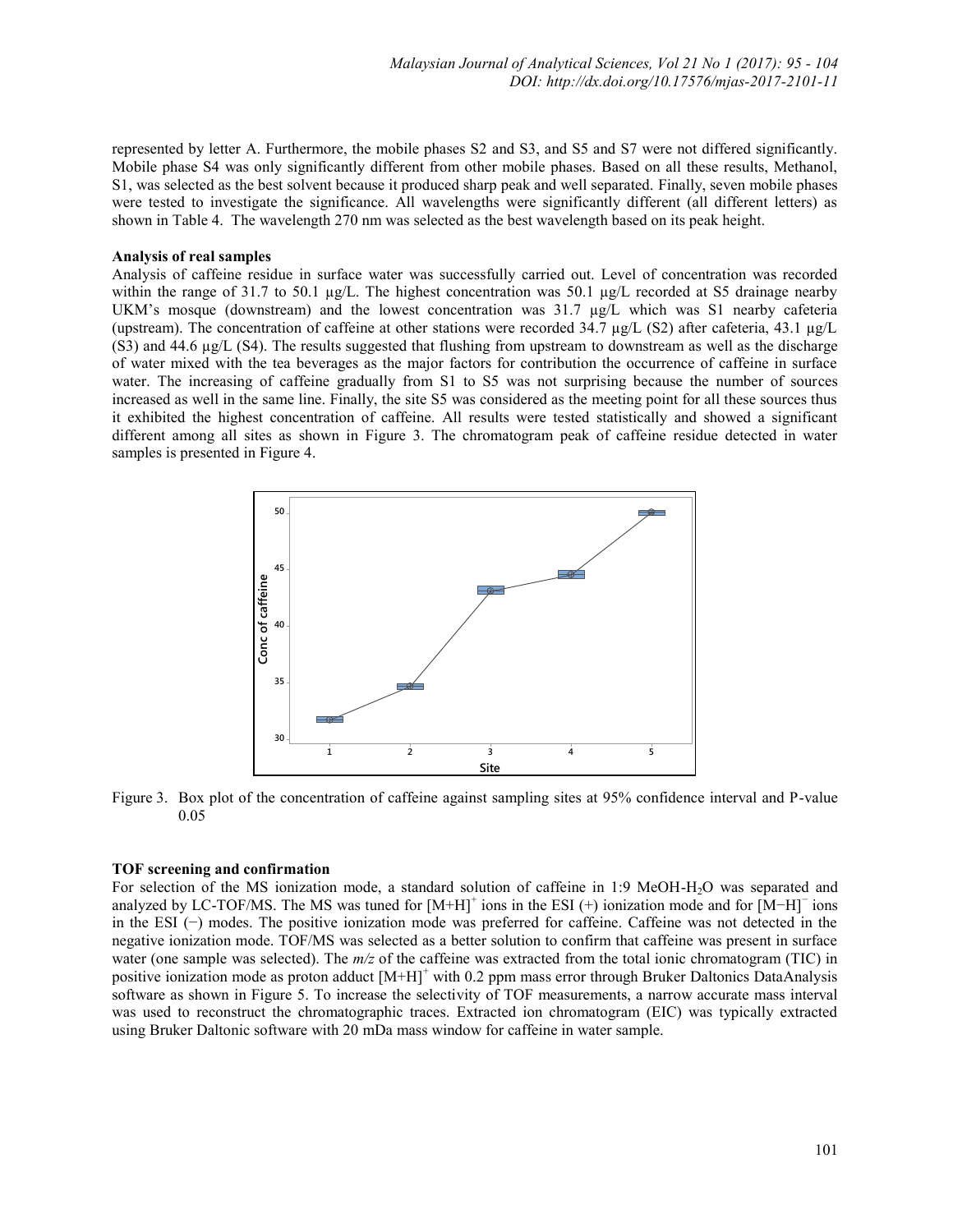

Figure 4. Signal response of caffeine residue traced in surface water by HPLC



Figure 5. Confirmation profile for caffeine in surface water using LC-TOF/MS

# **Conclusion**

The optimization results showed that the HPLC developed method presented here can be considered reliable for the determination of caffeine residue in surface water. Good validation results were obtained in terms of linearity, precision, sensitivity and robustness on method extraction and HPLC performances. An application of the developed method on real samples showed that the occurrence of caffeine residue could reach to µg/L level of concentrations.

### **Acknowledgement**

This study has been funded by Research University Grants UKM-DLP-2012-024, UKM-AP-2011-21, BKP-FST-K001671 and FRGS-1-2013-ST01-UKM-01-1. Authors are thankful to ALIR staff for facilities assistance during research activities.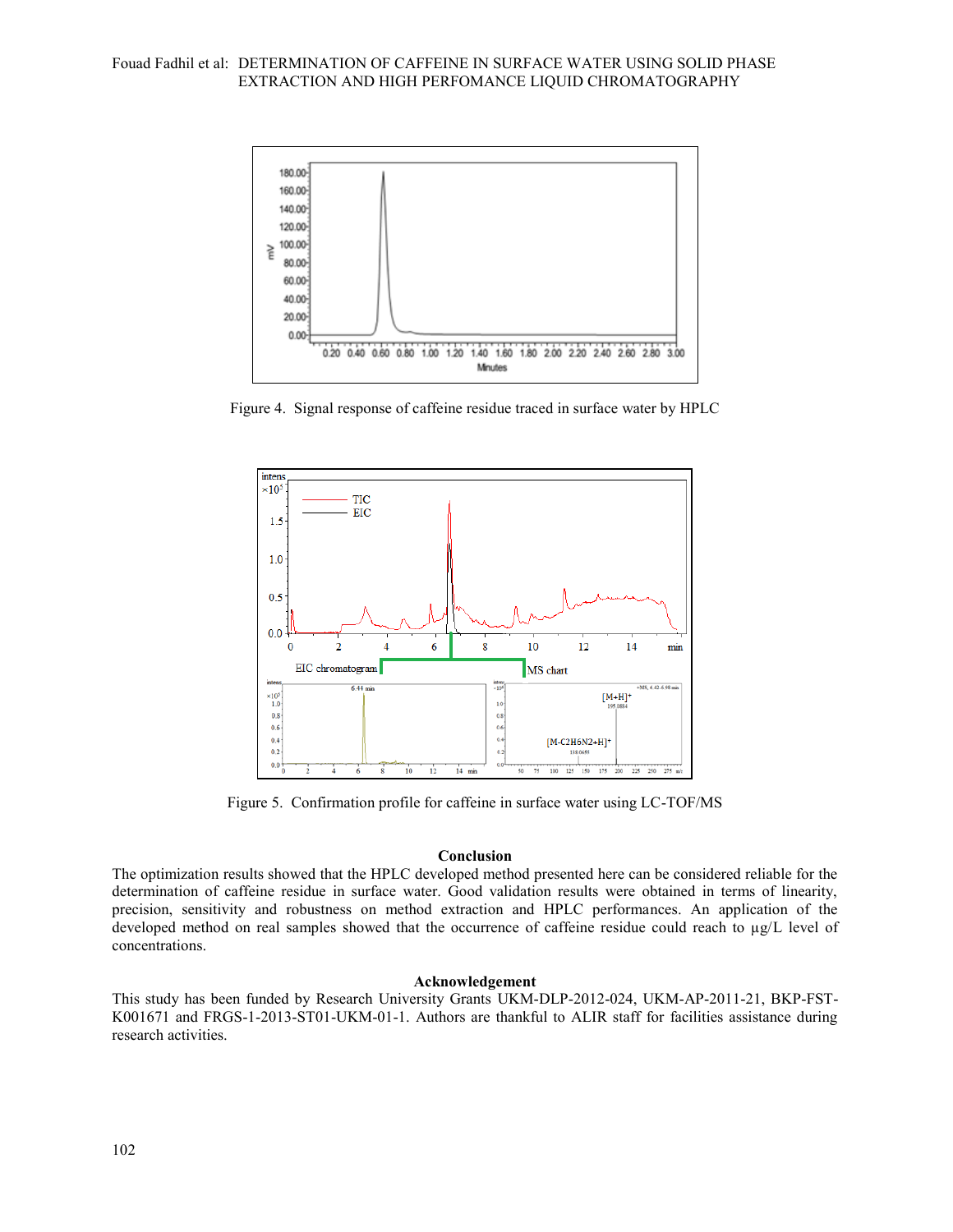#### **References**

- 1. Ferreira, A. P., de Lourdes, C. and da Cunha, N. (2005). Anthropic pollution in aquatic environment: Development of a caffeine indicator. *International Journal of Environmental Health Research,* 15: 303 – 311.
- 2. Buerge, I. J., Poiger, T., Müller, M. D. and Buser, H. R. (2003). Caffeine, an anthropogenic marker for wastewater contamination of surface waters. *Environmental Science & Technology,* 37: 691 – 700.
- 3. Gardinali, P. R. and Zhao, X. (2002). Trace determination of caffeine in surface water samples by liquid chromatography–atmospheric pressure chemical ionization–mass spectrometry (LC–APCI–MS). *Environment International*, 28: 521 – 528.
- 4. Barrett, M. H., Hiscock, K. M., Pedley, S., Lerner, D. N., Tellam, J. H. and French, M. J. (1999). Marker species for identifying urban groundwater recharge sources: a review and case study in Nottingham, UK. *Water Research,* 33: 3083 – 3097.
- 5. Chen, Z., Pavelic, P., Dillon, P. and Naidu, R. (2002). Determination of caffeine as a tracer of sewage effluent in natural waters by on-line solid-phase extraction and liquid chromatography with diode-array detection. *Water Research,* 36: 4830 – 4838.
- 6. Seiler, R. L., Zaugg, S. D., Thomas, J. M. and Howcroft, D. L. (1999). Caffeine and pharmaceuticals as indicators of waste water contamination in wells. *Groundwater,* 37: 405 – 410.
- 7. Lacina, P., Mravcová, L. and Vávrová, M. (2013). Application of comprehensive two-dimensional gas chromatography with mass spectrometric detection for the analysis of selected drug residues in wastewater and surface water. *Journal of Environmental Sciences,* 25: 204 – 212.
- 8. Al-Qaim, F. F., Abdullah, M. P., Othman, M. R., Mussa, Z. H., Zakaria, Z., Latip, J. and Afiq, W. M. (2015). Investigation of the environmental transport of human pharmaceuticals to surface water: A case study of persistence of pharmaceuticals in effluent of sewage treatment plants and hospitals in Malaysia. *Journal of the Brazilian Chemical Society,* 26: 1124 – 1135.
- 9. Mompelat, S., Le Bo, B. and Thomas, O. (2009). Occurrence and fate of pharmaceutical products and byproducts, from resource to drinking water. *Environment International,* 35: 803 – 814.
- 10. Gibson, A. M., Morgan, R. M., MacDonald, N. and Nikitin, A. G. (2012). Possible effects of the presence of common household chemicals in the environment: the growth of an aquatic bacterial species on high concentrations of caffeine. *Journal of Biotech Research,* 4: 72 – 79.
- 11. Al-Qaim, F. F., Mussa, Z. H., Othman, M. R. and Abdullah, M. P. (2015). Removal of caffeine from aqueous solution by indirect electrochemical oxidation using a graphite-PVC composite electrode: A role of hypochlorite ion as an oxidising agent. *Journal of Hazardous Materials*, 300: 387 – 397.
- 12. Al-Qaim, F. F., Abdullah, M. P. and Othman, M. R. (2012). Analysis of different therapeutic classes using liquid chromatography-mass spectrometry in the aquatic environment: A review. *International Journal of Pharmacy and Pharmaceutical Sciences*, 4: 3 – 11.
- 13. Mohamed, F. F., Abdullah, M. P., Othman, M. R. and Zakeria, Z. B. (2012). SPE-LC-Mass spectrometry analysis for basic pharmaceuticals with different therapeutic classes in aquatic environment. *Journal of Applied Sciences Research*, 8: 2124 – 2132.
- 14. Moeder, M., Schrader, S., Winkler, M. and Popp, P. (2000). Solid-phase microextraction–gas chromatography– mass spectrometry of biologically active substances in water samples. *Journal of Chromatography A*, 873: 95 – 106.
- 15. Werres, F., Stien, J., Balsaa, P., Schneider, A., Winterhalter, P. and Overath, H. (2000). Automatisierte Bestimmung polarer Arzneimittelrückstände in Wässern mittels Festphasenmikroextraktion (SPME) und Derivatisierung. *Vom Wasser*, 94: 135 – 147.
- 16. Rasmussen, K. E. and Pedersen-Bjergaard, S. (2004). Developments in hollow fibre-based, liquid-phase microextraction. *TrAC Trends in Analytical Chemistry*, 23: 1 – 10.
- 17. Al-Qaim, F. F., Abdullah, M. P., Othman, M. R., Latip, J. and Zakaria, Z. (2014). Multi-residue analytical methodology-based liquid chromatography-time-of-flight-mass spectrometry for the analysis of pharmaceutical residues in surface water and effluents from sewage treatment plants and hospitals. *Journal of Chromatography A,* 1345: 139 – 153.
- 18. Verenitch, S. S., Lowe, C. J. and Mazumder, A. (2006). Determination of acidic drugs and caffeine in municipal wastewaters and receiving waters by gas chromatography–ion trap tandem mass spectrometry. *Journal of Chromatography A,* 1116: 193 – 203.